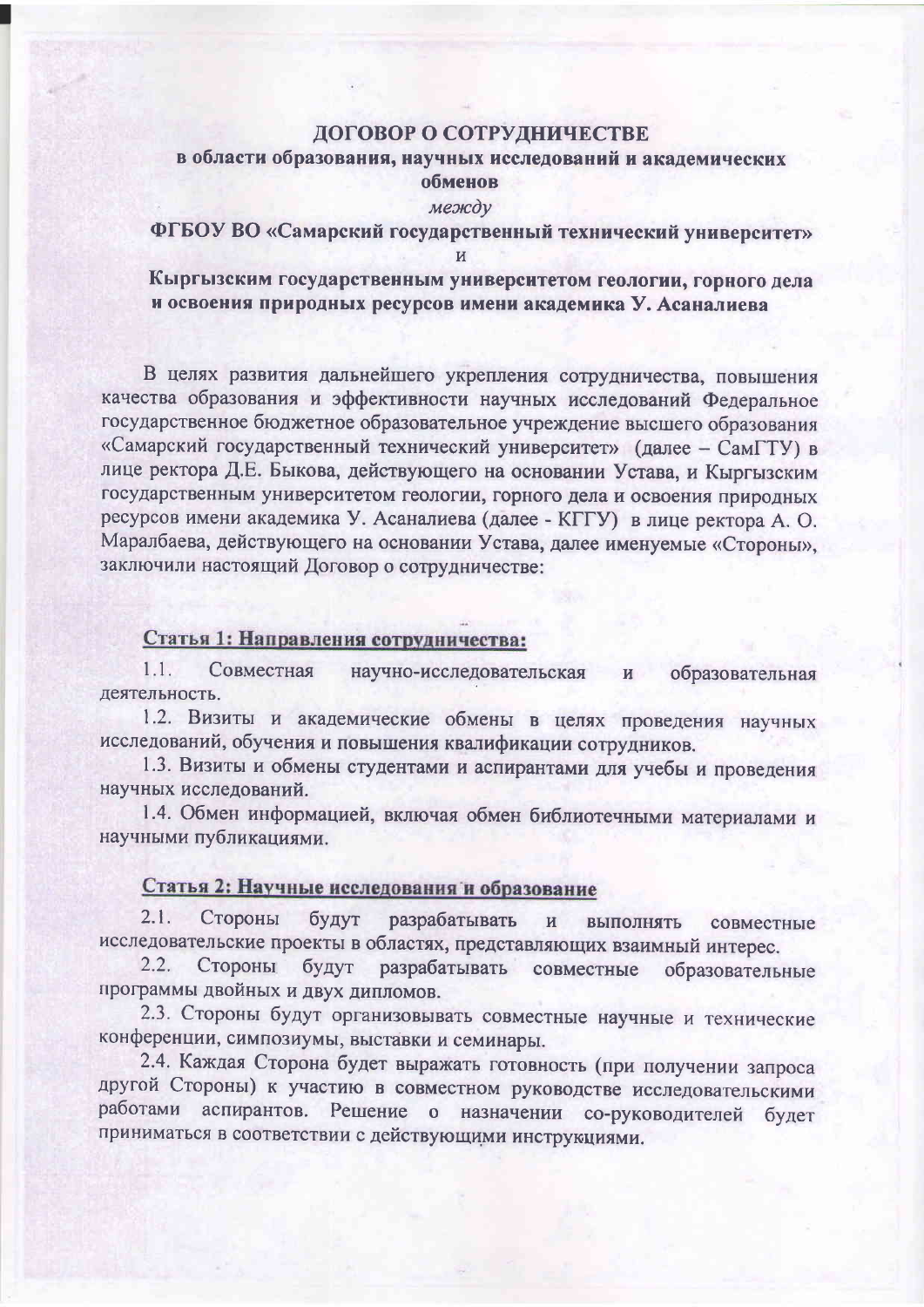#### Статья 3: Академические обмены

3.1. Стороны будут обмениваться визитами представителей научной администрации в руководстве университетов и их факультетов/кафедр с целью обмена информацией и опытом в области управления высшим образованием и научных исследований для достижения соглашений об условиях проведения совместных исследований.

 $3.2.$ Стороны будут обмениваться визитами профессорскопреподавательского персонала для обмена опытом и результатами научных исследований, а также для чтения лекций и участия в конференциях, симпозиумах, семинарах и других научных мероприятиях.

3.3. Стороны будут обмениваться студентами всех уровней подготовки для обучения, приобретения научной квалификации, участия в спортивной и культурной жизни.

# Статья 4: Научные публикации и обмен литературой и научными документами

4.1. Стороны будут обмениваться литературой, публикациями и периодикой, издаваемой каждым университетом.

4.2. Стороны будут обмениваться программами курсов, учебными планами, правилами и научной информацией в областях, предусмотренных дополнительными соглашениями к данному Договору.

4.3. Стороны будут поощрять публикации научно-исследовательских статей, издаваемых в каждом из университетов, в периодических изданиях и научных обзорах другого университета.

### Статья 5: Финансовые условия

5.1. Подписывая данный Договор, Стороны не берут на себя никаких финансовых обязательств. Финансовые условия каждой программы будут обсуждаться дополнительно и оформляться в виде отдельных Договоров или Соглашений.

5.2. Финансовые условия и обязательства Сторон будут уточняться Сторонами ежегодно с учетом экономической ситуации и оговариваться в дополнительных Договорах или Соглашениях.

#### Статья 6: Поддержка обменов

6.1. Стороны будут оказывать поддержку участникам рабочих программ в соответствии с их эффективностью. Поддержка будет оказываться путем предоставления информации  $\mathbf{M}$ оборудования, необходимых ДЛЯ сотрудничества, наряду с решением прочих организационных проблем.

#### Статья 7: Признание и утверждение

7.1. Настоящий Договор вступает в силу с момента его подписания должностными лицами обоих университетов. Он остается в силе в течение пяти